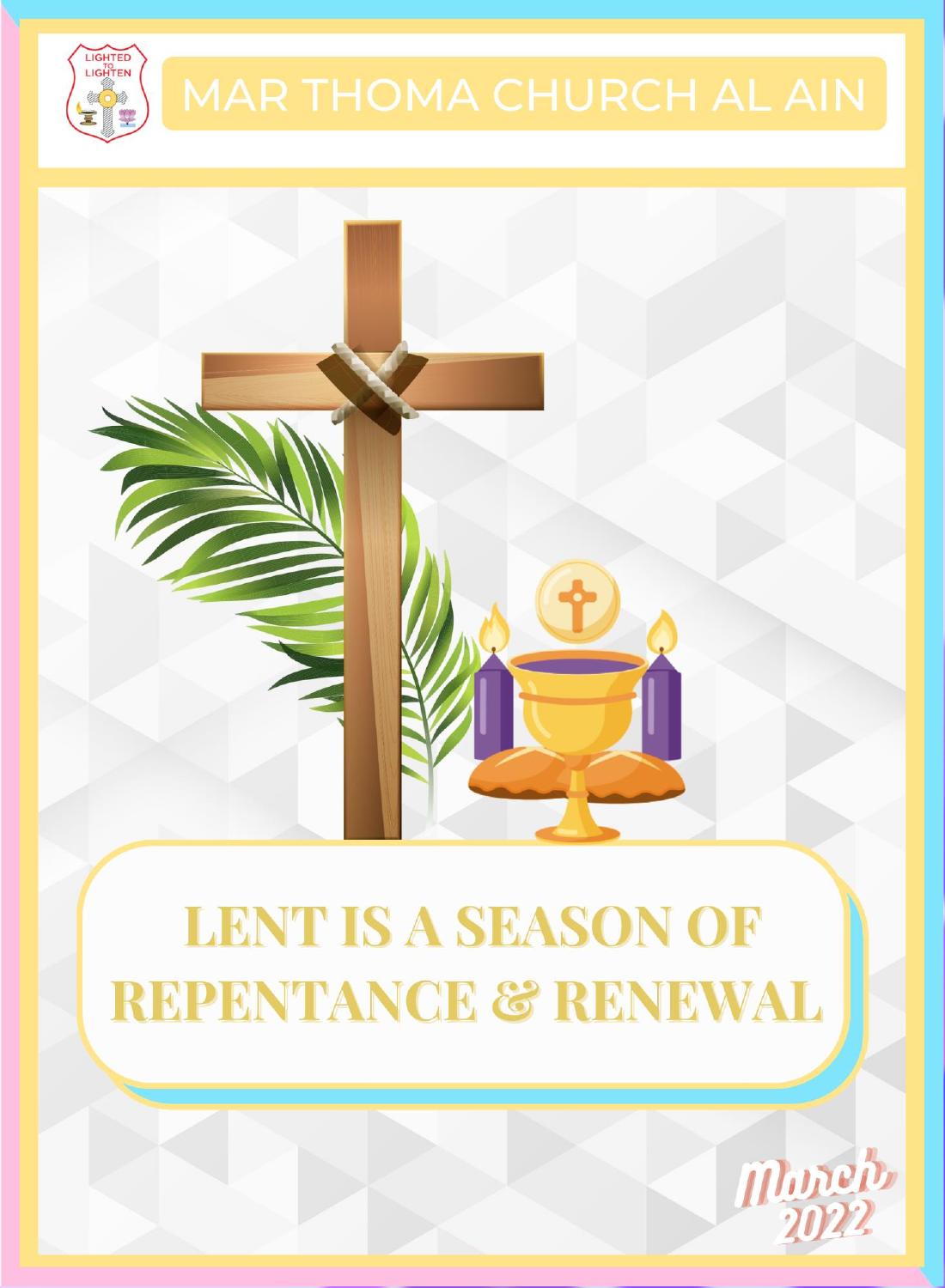### Vicar's Message

#### **March 2022 From the Vicar**





**Greetings to you all in the precious name of our Lord and Savior Jesus Christ. Lent is a time to take a moment to think about one's life in general, as well as one's spiritual life in particular, and to seek repentance, renewal, and reflection. It is a season for reflection on our human situation, sin, and its devastating consequences, as well as repentance. It's also a good opportunity to think about the practical implications of our salvation in Christ and renew our commitment to living into this new faith life. (Galatians 2:19-20)**

**We are truly blessed to be back to this sacred and holy season of Great Lent, a time of prayer and meditation, fasting and abstinence, service, and spiritual renewal. As we focus on our issues and spiritual concerns, the Church's prayers and sacraments help us on this pilgrimage. We are drawn into the holiness of worship and God's presence to discover our deficiencies and aspects of our lives that are at contrast to His divine and saving will. Lent, on the other hand, is not a time to be depressed, discouraged, or defeated.**

**The church observes the Great Lent for fifty days, which includes a forty-day fast to commemorate Jesus Christ's forty-day fast in the desert and a ten-day fast to commemorate Jesus Christ's betrayal, agony, and crucifixion. Lent is more commonly observed as a solemn week of preparation for Easter, during which Christians reflect on the crucifixion and resurrection of Jesus.**

**The Mar Thoma Syrian Church, along with other churches, which claim Eastern liturgical heritage, considers Fast days are for fast and contemplation. Fasting is neither meant to gain particular favors from God nor to redirect divine intention away from the person who fasts. It is, however, intended as a spiritual exercise for a deeper experience of communion with God, allowing a person to see the divine purpose for his or her life. Fasting has the goal of transforming the worshiper on a social and interpersonal dimension. Repentance is a change of heart and mind on the inside as well as a change of living on the outside. Genuine repentance involves personal, permanent, painful and profitable.** 

**Let us make this meaningful season a time of Realization, Repentance, Renewal, Reconciliation, Redemption, and Rejoicing as we journey through it.**

**May God bless you all.**

**Yours in His Service Rev. Dr. P. J. Thomas**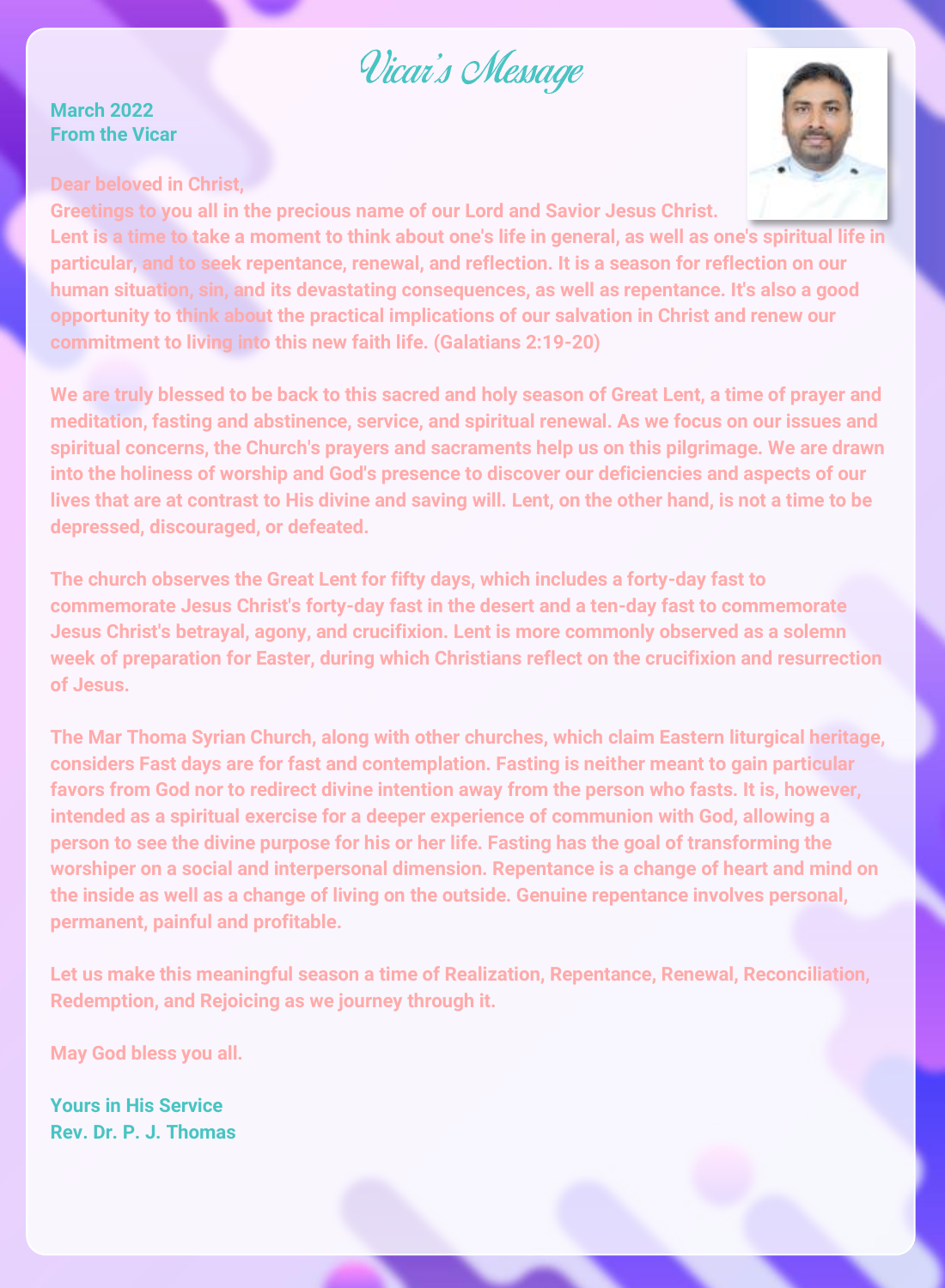Lectionary

| <b>DATE</b>   | 1 <sup>ST</sup> LESSON | 2 <sup>ND</sup> LESSON | <b>EPISTLE</b> | <b>IMPORTANCE</b>                                          |
|---------------|------------------------|------------------------|----------------|------------------------------------------------------------|
| 05/03 & 06/03 | 2King 5:1-14           | <b>Phile 8-21</b>      | Phil 2:21-30   | <b>Gives Healing that Comfort</b>                          |
| 13/03         | 2Sam 121:1-13          | Acts 8:9-17            | 1Pet 2:21-25   | <b>Healing through Forgiveness of</b><br><b>Sins</b>       |
| 19/03 & 20/03 | $Isa 45:1-8$           | Acts 10: 34-43         | 1 Cori 1:18-25 | <b>Universal salvation in Christ</b>                       |
| 27/03         | Isa 66:19-24           | Acts 2:22-36           | Rom 8:31-39    | Worship $-$ which gives<br><b>Perfection to Personhood</b> |
| 02/04 & 03/04 | Mic 7:7-20             | Acts 9:10-18           | Col 1:1-14     | <b>Christ who gives Hopeful Vision</b>                     |

#### Church Services

| <b>DATE</b>   | <b>TIME</b>      | <b>SERVICE</b>                                  | <b>USHERS</b>                           |
|---------------|------------------|-------------------------------------------------|-----------------------------------------|
| 05/03 & 06/03 | 8:00PM & 8:45 AM |                                                 | <b>Oasis/Jahili &amp; Sunday School</b> |
| 13/03         | 8:00PM           | <b>Holy Communion Service in</b><br>the Church. | Pallibhagam                             |
| 19/03 & 20/03 | 8:00PM & 8:45 AM |                                                 | <b>Mutaredh &amp; Choir</b>             |
| 27/03         | 8:00PM           |                                                 | Tawam                                   |
| 02/04 & 03/04 | 8:00PM & 8:45 AM |                                                 | Central/ Nivadat & Savika Sanham        |

#### Wedding *Anniversary*

| #        | NAME (MR. & MRS.)                 | <b>RA</b> | D#         | <b>DOW</b> | <b>PHONE</b> |
|----------|-----------------------------------|-----------|------------|------------|--------------|
| . .      | <b>Binu Mathew &amp; Leena</b>    | M         | 48         | 09/03      | 0556414769   |
| <u>.</u> | <b>Aby Mathews &amp; Seena</b>    | M         | 29         | 10/03      | 0504459907   |
| 3.       | <b>Premine Abu &amp; Divya</b>    | М         | <b>New</b> | 31/03      | 0556510770   |
| -4.      | <b>Abraham Mathew &amp; Resmy</b> | M         | <b>New</b> | 07/02      | 037801479    |
| 5.       | <b>Javan G Mathews &amp; Anu</b>  | M         | 55         | 15/02      | 0504358492   |
| 6.       | <b>Anil Thomas &amp; Sunitha</b>  | O         | 37         | 27/02      | 037554198    |



Condolence

**Mr. Jacob Koshy & family (Mutaredh Area) on the sad demise of his Brother Mr. Ommachan Koshy (70 years).**

**Mr. Biju K. Mathew & family (Mutaredh Area) on the sad demise of his Mother in Law Mrs. Chinnukutty Alex (72 years).**

**Mr. Mathew George & family (Oasis/Jahili Area) on the sad demise of his Mother in Law Mrs. Kunjamma Varghese (80 years).**

**May Almighty God Give Peace & Strengthen The Bereaved Family Members.**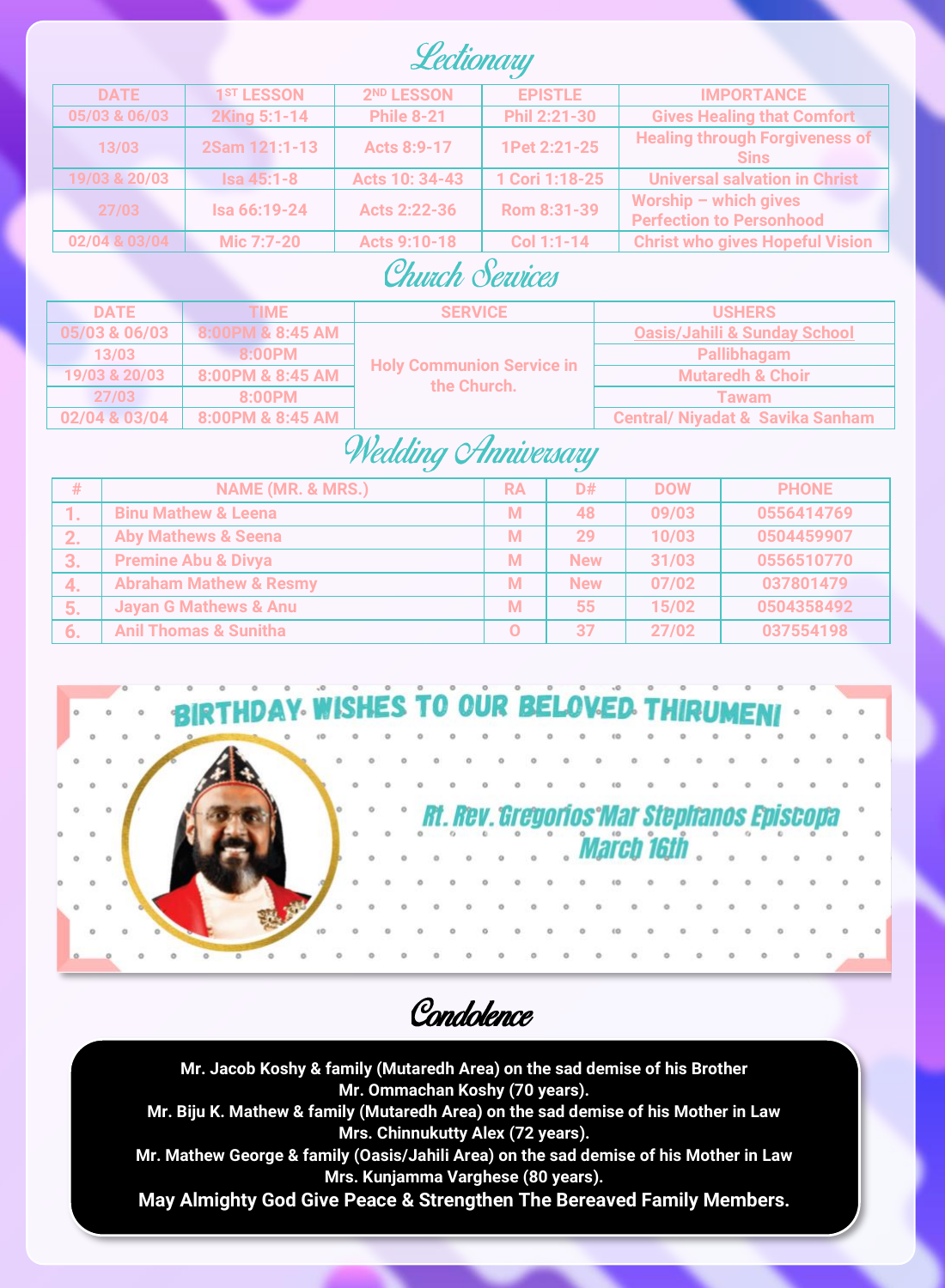## **Birthday Greetings**

| #              | <b>NAME</b>                             | RA          | D#               | <b>DOB</b>     | <b>PHONE</b>            |
|----------------|-----------------------------------------|-------------|------------------|----------------|-------------------------|
| 1              | Sinu Anu Achenkunju                     | M           | 37               | 01/03          | 0505836010              |
| $\overline{2}$ | Aaron M. Varghese                       | PB          | 106              | 01/03          | 0555936393              |
| 3              | <b>Sinu Varghese</b>                    | $\mathbf C$ | 93               | 02/03          | 0552834786              |
| $\overline{A}$ | <b>Sherlin Mary varghese</b>            | c           | <b>New</b>       | 02/03          | 0565818240              |
| 片              | <b>Reuneg Thomas Koshy</b>              | Т           | <b>New</b>       | 02/03          | 037358561               |
| 6              | <b>Anish Mathew</b>                     | T           | 34               | 02/03          | 0551129912              |
| $\overline{7}$ | <b>Kevin Luke Muthalaly</b>             | J           | N                | 02/03          | 0551236965              |
| 8              | <b>Johan George Mathew</b>              | J           | 51               | 03/03          | 0507831336              |
| 9              | Jinu Samuel                             | т           | 92               | 03/03          | 0503100528              |
| 10             | <b>Jobin Varkey Samuel</b>              | M           | <b>New</b>       | 03/03          | 0551875718              |
| 11             | <b>Shaji Mammen</b>                     | т           | 89               | 03/03          | 0506430112              |
| 12             | Richa Chinnu Reji                       | IJ          | 77               | 04/03          | 0506820973              |
| 13             | <b>Mary Liza Antony</b>                 | M           | <b>New</b>       | 04/03          | 0507756531              |
| 14             | <b>Sara Thomas</b>                      | M           | 55               | 05/03          | 0504358492              |
| 15             | Joji Abraham                            | т           | 61               | 06/03          | 0505417428              |
| 16             | Dr. Minu Rose John                      | Т           | 27               | 07/03          | 0551126266              |
| 17             | Jacob Joseph                            | т           | 53               | 08/03          | 0554415069              |
| 18             | Joanna Susan Manoj                      | т           | 69               | 09/03          | 0552217857              |
| 19             | <b>Sara Mary Koshy</b>                  | т           | <b>New</b>       | 10/03          | 0522960086              |
| 20             | <b>Sheryl Mary Sabu</b>                 | J           | 82               | 11/03          | 0506259258              |
| 21             | Siji Sara Joji                          | $\mathsf J$ | 62               | 12/03          | 0503378060              |
| 22             | <b>Manoj Mathew</b>                     | т           | 69               | 12/03          | 057649446               |
| 23             | <b>Reji Thomas</b>                      | $\mathbf c$ | 77               | 12/03          | 0501124349              |
| 24             | <b>Thomas Philip</b>                    | J           | 100              | 12/03          | 0504910925              |
| 25             | <b>Johanna Rose Roy</b>                 | M           | <b>New</b>       | 12/03          | 0558193598              |
| 26             | <b>Mathew Biju George</b>               | T           | 45               | 13/03          | 0505730829              |
| 27             | Jeremy Abraham Joji                     | T           | 61               | 14/03          | 0505417428              |
| 28             | <b>Aislin Bijily Anish</b>              | т           | 34               | 14/03          | 0551129912              |
| 29             | <b>Biilly Samuel</b>                    | т           | 34               | 14/03          | 0551129912              |
| 30             | <b>Milan Abraham Bert</b>               | J           | 42               | 16/03          | 0505770488              |
| 31             | <b>Abraham Mathew</b>                   | M           | <b>New</b>       | 16/03          | 037801479               |
| 32             | Biju M. Abraham                         | т           | <b>New</b>       | 16/03          | 0505601173              |
| 33             | <b>Ann Susan Binu</b>                   | Т           | 47               | 16/03          | 0508149427              |
| 34             | Jerry Koshy Jacob                       | M           | 53               | 17/03          | 0507303289              |
| 35             | <b>Reji Mathews</b>                     | т           | 73               | 17/03          | 0551108088              |
| 36             | <b>Reena Reji</b>                       | J           | 77               | 17/03          | 0506820973              |
| 37             | <b>Jonathan Mathew Johns</b>            | M           | 45               | 17/03          | 0503120422              |
| 38             | <b>Sharon Elsa Raju</b>                 | T           | <b>New</b>       | 17/03          | 0554397559              |
| 39             | <b>Biju George Cherian</b>              | Т           | 44               | 18/03          | 0505313432              |
| 40             | <b>Ancy Reny Chacko</b>                 | т           | <b>New</b>       | 18/03          | 0507632902              |
| 41             | <b>Liya Merim Sanu Tom</b>              | $\mathbb N$ | <b>New</b>       | 19/03          | 0566292735              |
| 42             | <b>Raphel John Denny</b>                | J<br>T      | 23<br><b>New</b> | 19/03          | 0505853138              |
| 43             | <b>Bijo Mathew</b>                      |             |                  | 20/03          | 037687465               |
| 44             | Jaden Jackson George                    | т           | <b>New</b>       | 20/03          | 0501245307              |
| 45             | <b>Princy George</b><br>Layah Ann Jacob | Т<br>PB     | 44<br>54         | 20/03<br>21/03 | 0505313432<br>055349430 |
| 46             | <b>Hazel Elizabeth Roshan</b>           | C           | 82               | 23/03          | 0559180260              |
| 47             | <b>Jinsu Rebecca</b>                    | $\mathbf c$ | 66               | 24/03          | 0525112965              |
| 48<br>49       | <b>Ligi Varghese</b>                    | т           | <b>New</b>       | 25/03          | 0551293259              |
|                | <b>Kewin Chacko Abraham</b>             | M           | 96               | 26/03          | 0505983958              |
| 50<br>51       | <b>Rojy Varghese</b>                    | PB          | 81               | 27/03          | 0527214566              |
| 52             | <b>Blucy M. Samson</b>                  | т           | 85               | 29/03          | 0504671572              |
|                | <b>Evan Geo Shine</b>                   | T           | 91               | 29/03          | 0555942109              |
| 53<br>54       | Alex C. Mammen                          | C           | 32               | 30/03          | 037672215               |
| 55             | <b>Reena Sushama</b>                    | т           | 39               | 30/03          | 0504337475              |
| 56             | <b>Jacob Koshy</b>                      | M           | 53               | 30/03          | 0507303289              |
| 57             | Dr. Lisha Annie Abraham                 | л           | 44               | 31/03          | 0503146107              |
|                |                                         |             |                  |                |                         |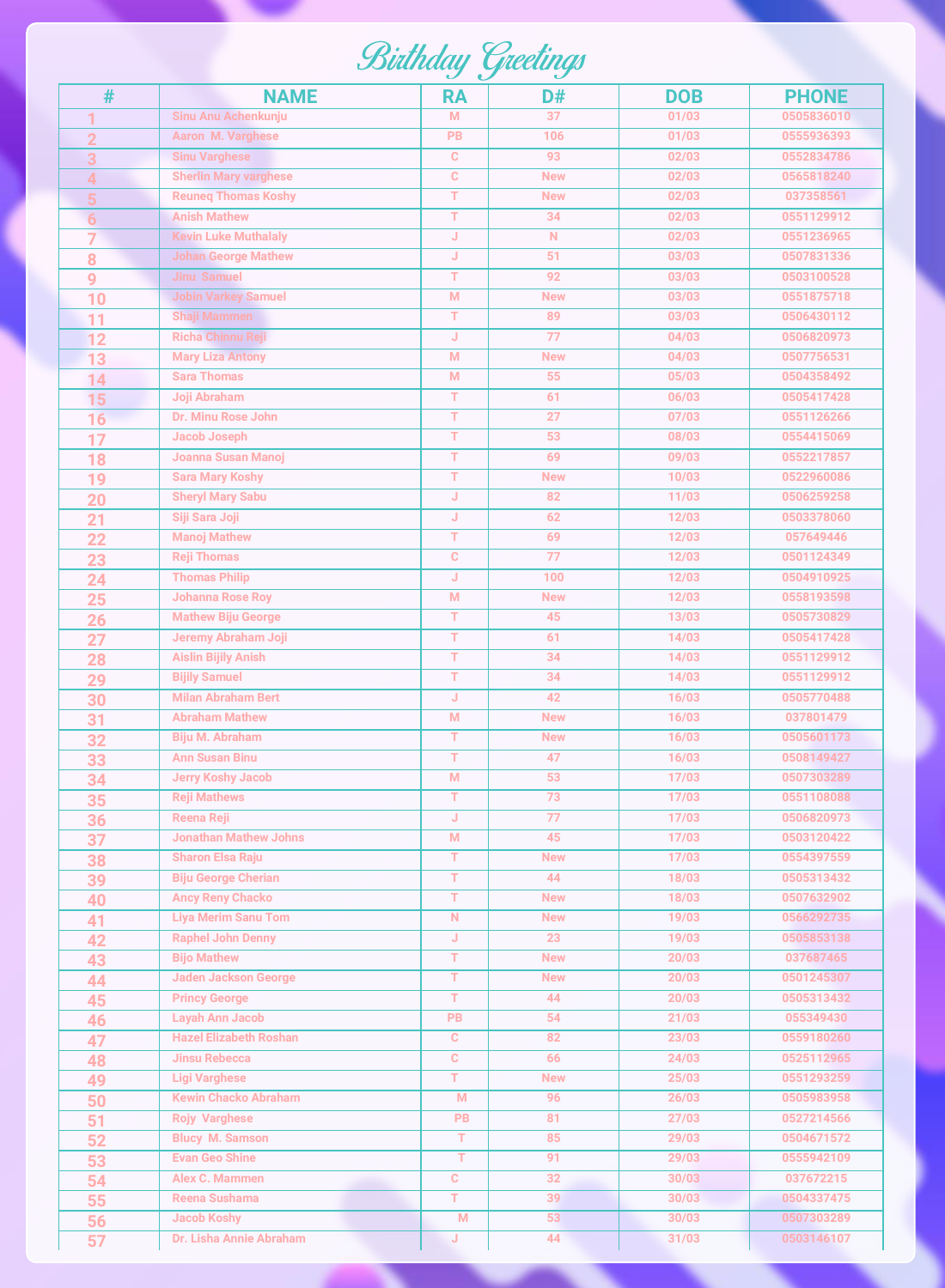### 25th Wedding *Anniversary*





### 25<sup>th</sup> Anniversary of Church Membership



### Welcome New Members





**Alvin J. Jacob Home Parish: Salem Mar Thoma Church Kuriannoor Pathanamthitta. Prayer Group: Tawam Mobile: # 055 5910416**

**Rojin Thomas Abraham Home Parish: Kuzhikkala Mar Thoma Church Kuzhikkala, Pathanamthitta. Prayer Group: Tawam Mobile: # 052 2274429**